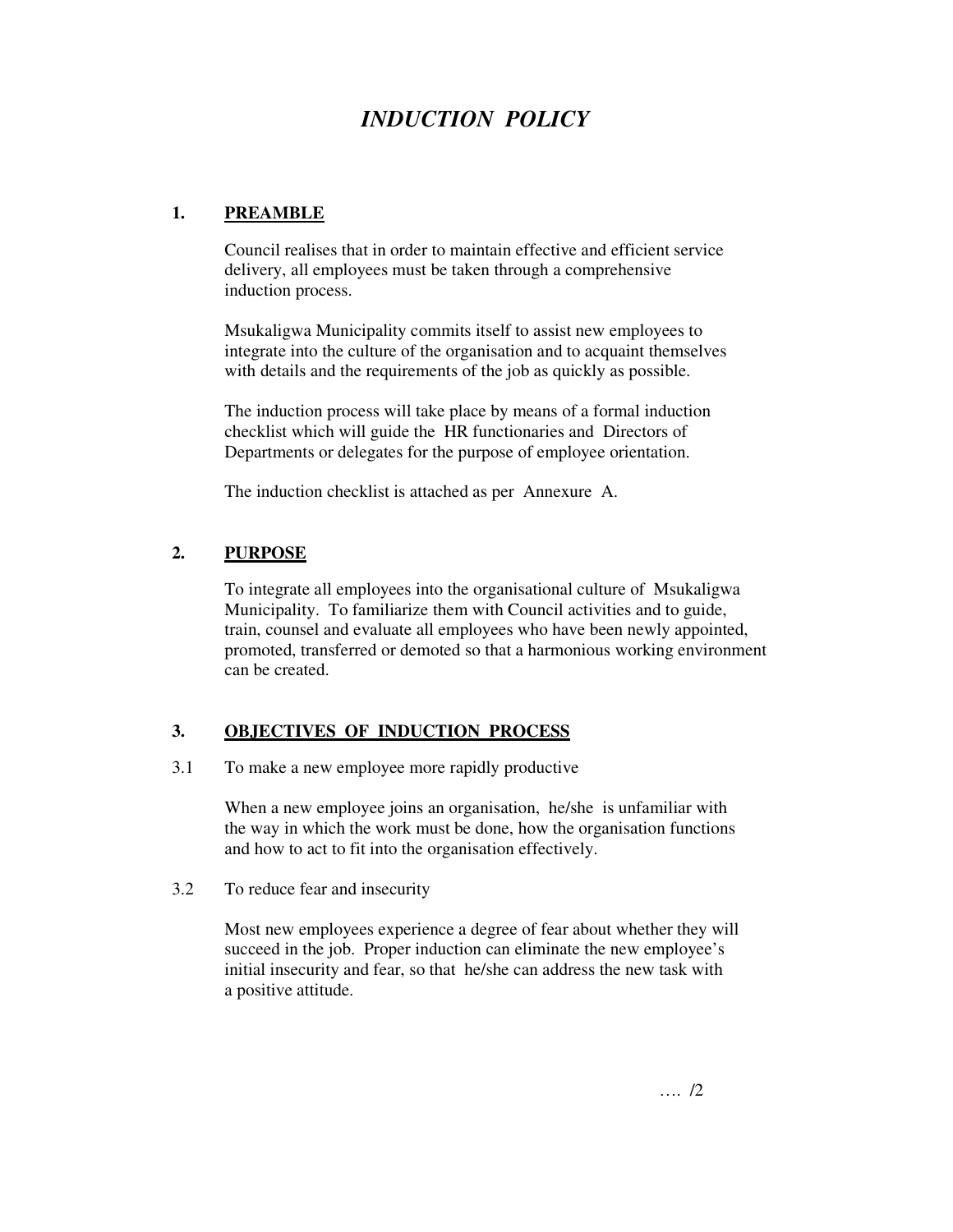# **3. OBJECTIVES OF INDUCTION PROCESS (Continue)**

### 3.3 The reduction of labour turnover

Labour turnover is particularly high during the first phase of the employee's period of service. If the employee is allowed to build up negative feelings towards the task during this time, then the employee can be induced to leave the service of the organisation.

An effective induction programme can make a positive contribution towards limiting labour turnover to a minimum during the initial phase of the new employee's career.

3.4 Helping to create realistic employee expectations

During the induction programme, new employees must be taught exactly what the organisation expects of them and what they in turn can expect from the organisation.

An induction programme can make an important contribution towards toning down expectations and basing them on reality.

3.5 Creating job satisfaction and a positive attitude towards the employer.

The induction programme can contribute towards the immediate development of a positive attitude towards the employer and job satisfaction on the part of the new employee. Induction ensures that company policies and other employment practices are communicated face to face to the new employee.

# **4. SCOPE OF THE INDUCTION TRAINING**

 Induction training shall be conducted for all employees of the Municipality as follows:

- 4.1 General organisation induction which affect all employees within the organisation including new employees.
- 4.2 Departmental induction which will be tailored to the new employee's specific department and job.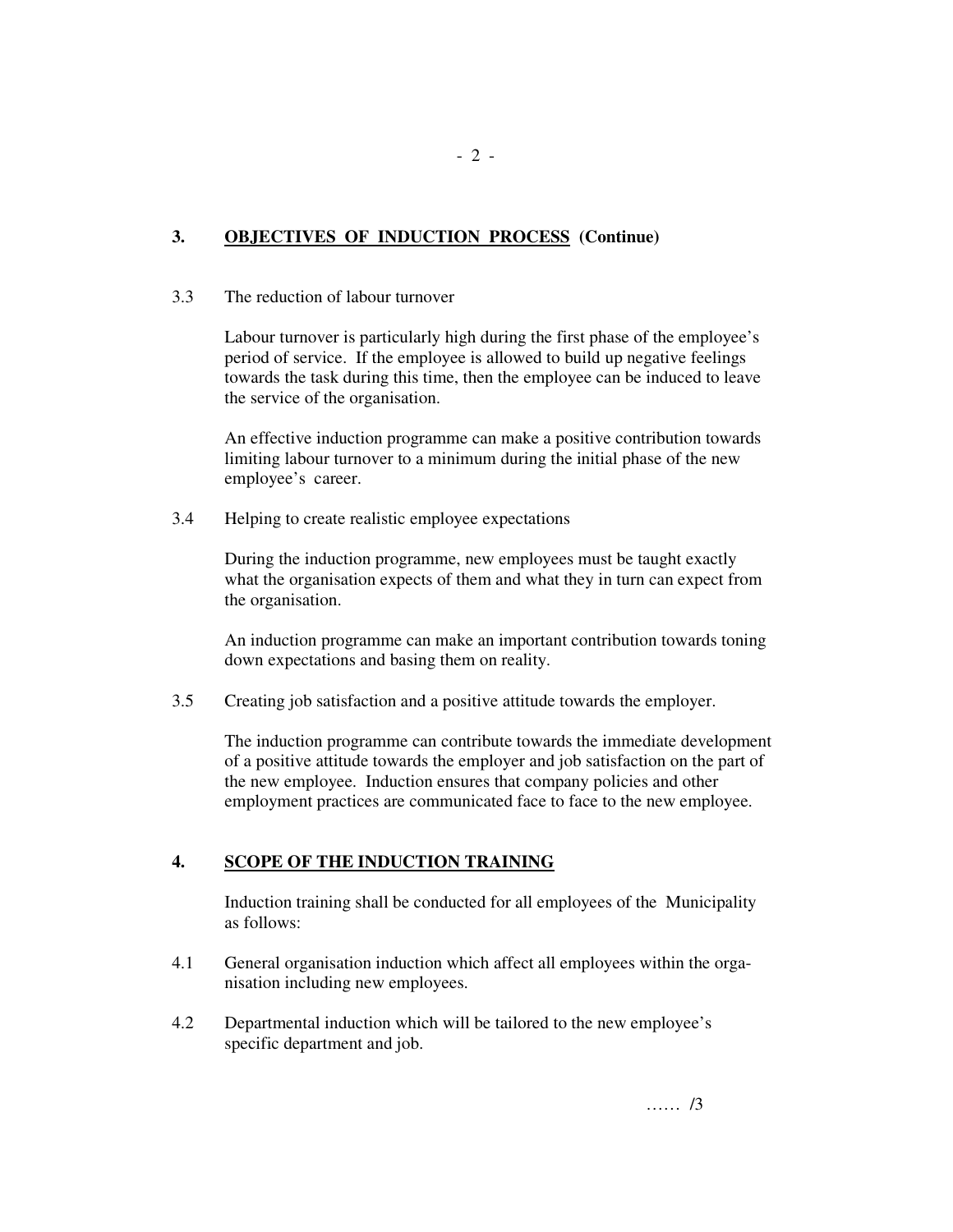# **5. RESPONSIBILITY FOR INDUCTION**

The following components will be involved in the induction process:

5.1 Human Resources Department

The Human Resources Department will be responsible for issues such as the employment contract, compensation, Medical scheme, Pension funds, Group Schemes and the development and monitoring of the success of the induction checklist.

5.2 The Director of the Department

 It is the responsibility of the Director of Department to meet all new employees and briefly explain to them the role and responsi bilities of the particular department within the organisation.

5.3 The immediate supervisor

 The immediate supervisor must ensure that the employees in the section receive all the information necessary to enable them to function as efficiently and effectively as possible. This will include the introduction of new employees to co-workers, ex plaining job duties and responsibilities as well as procedures, rules and regulations and also taking the employees on a familiarisation tour of the workplace.

# **6. BENEFICIARIES OF THE INDUCTION PROCESS**

 There are three categories of employees who will benefit from induction process as follows: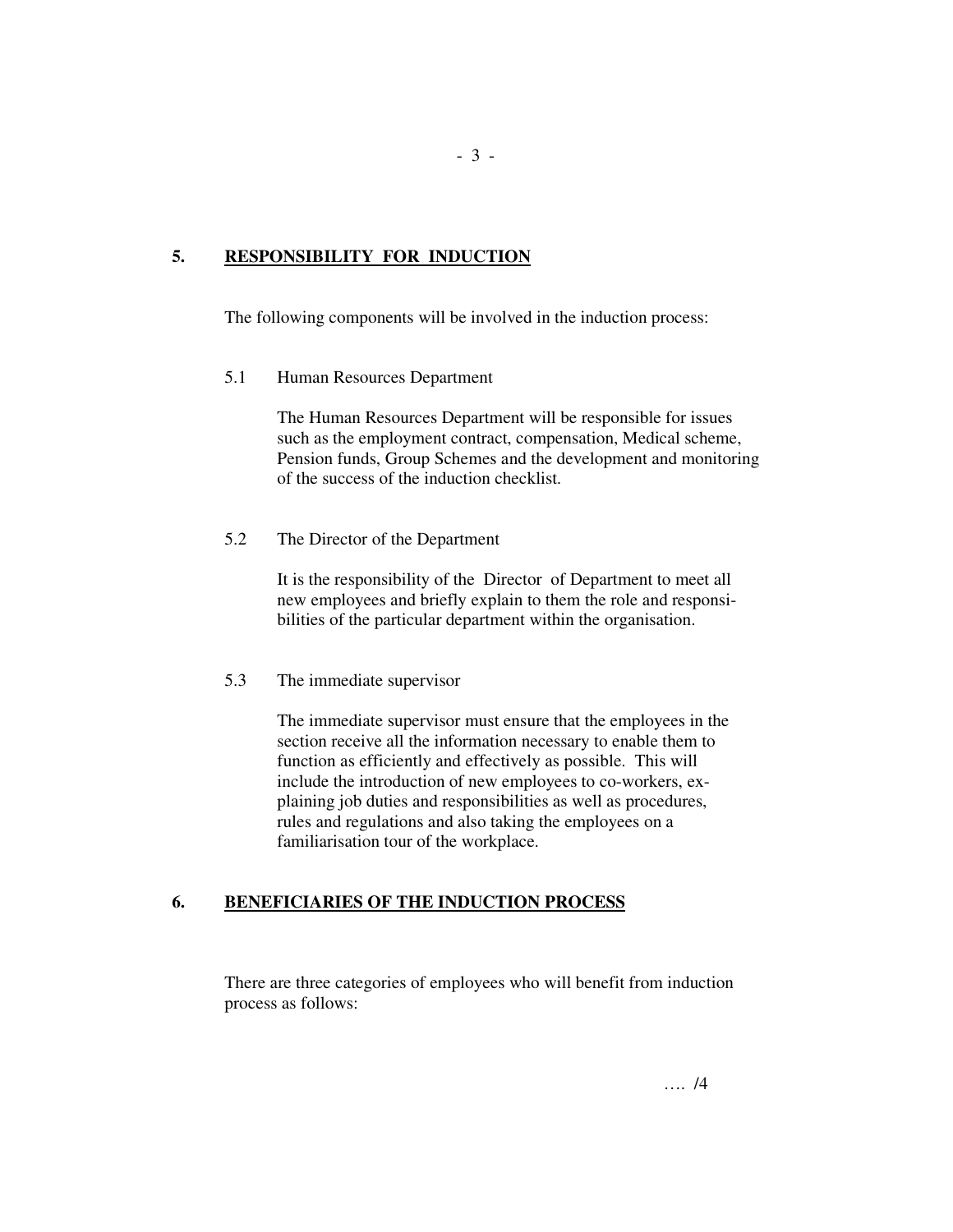### **6. BENEFICIARIES OF THE INDUCTION (Continue)**

### 6.1 NEW EMPLOYEES

 It is vital that all new employees should receive proper induction training.

### 6.2 TRANSFERRED/PROMOTED EMPLOYEES

 Existing employees who have been transferred or promoted within the organisation will receive induction training, especially if the transfer or promotion involves a significant change of environment.

### 6.3 ALL CURRENT EMPLOYEES

 An induction training involving all current employees shall take place from time to time to disseminate information relating to new policies that have been formulated and other policies that have been amended.

# **7. DURATION OF INDUCTION**

 Induction training shall be conducted for a period not exceeding two days for HR induction and two days for departmental induction. The induction period can be extended for a longer period if the need arises to ensure that new employees are properly inducted. Existing employees shall be subjected to induction process on an ongoing basis depending on availability of new or amended policies and programmes.

# **8. EVALUATION OF INDUCTION PROCESS**

 The following quantitative measures shall be carried out by the HR Functionaries after a period of six months to evaluate the success of the induction process: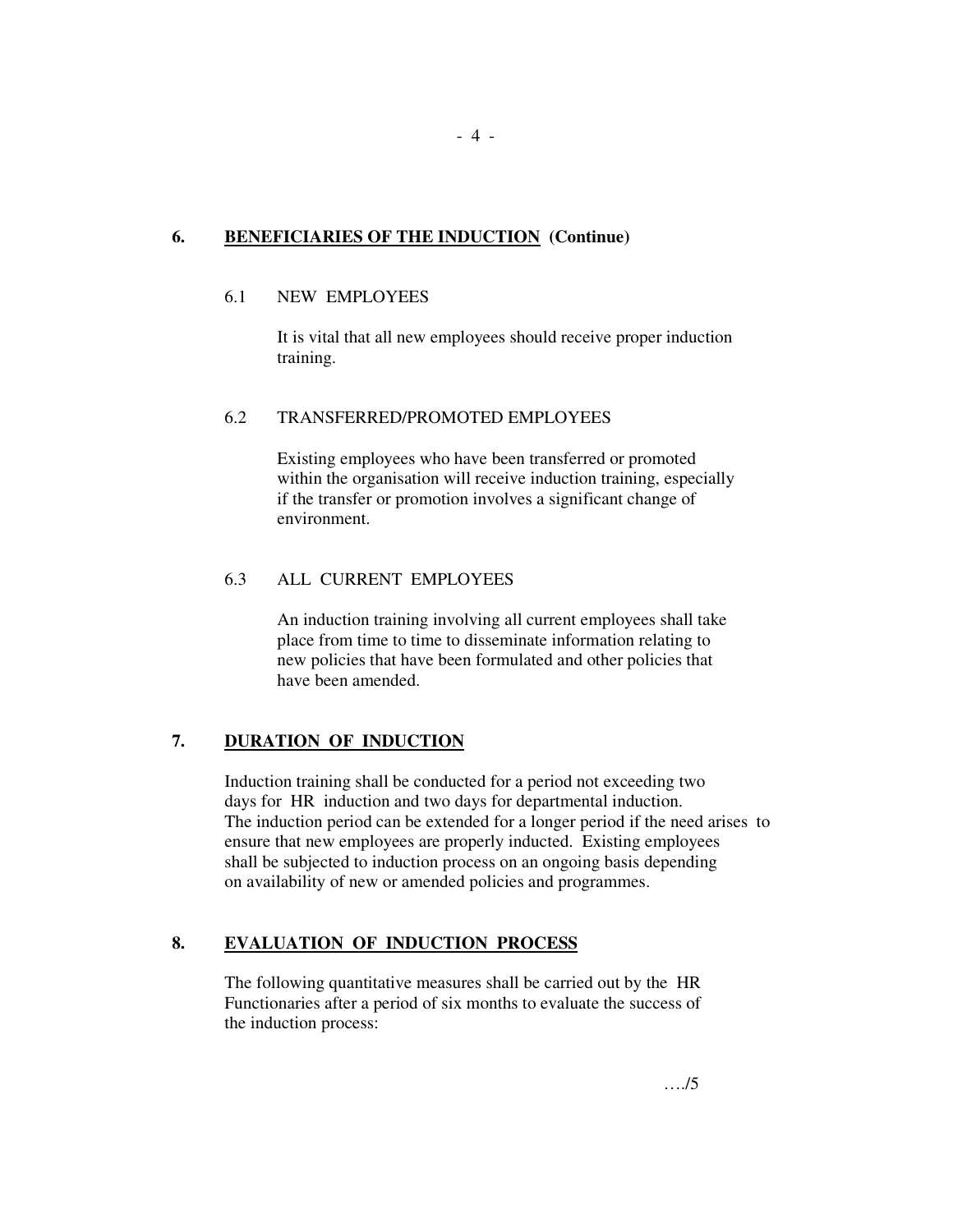# **8. EVALUATION OF INDUCTION PROCESS (Continue)**

- i) Labour turnover statistics
- ii) Sickness and absenteeism rates
- iii) Questionnaires and exit interviews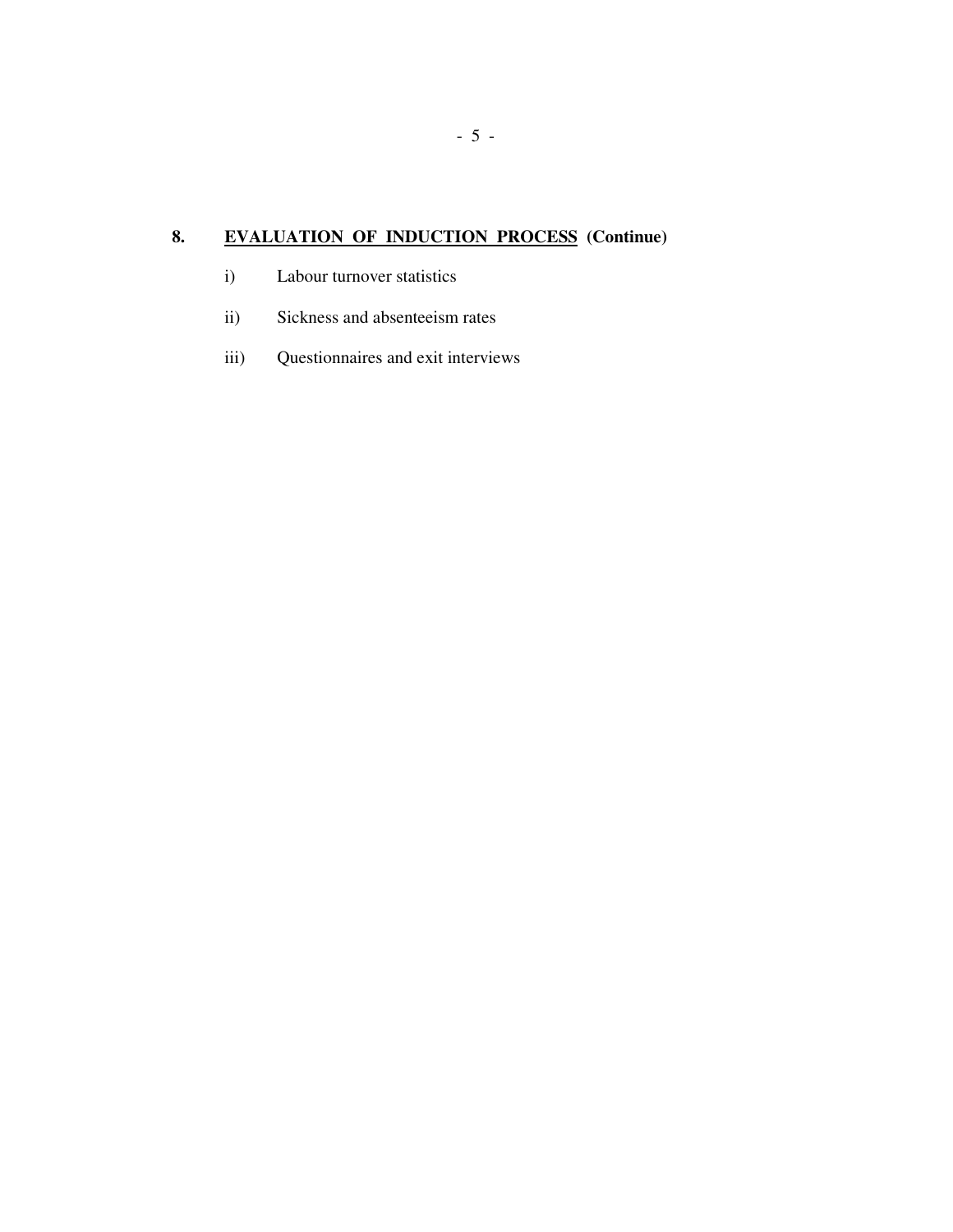### **ANNEXURE A**

### **INDUCTION CHECKLIST**

### HUMAN RESOURCES INDUCTION CHECKLIST

#### (A) PRE-INDUCTION RESPONSIBILITIES

### 1. DEVELOPING AND MONITORING OF THE INDUCTION PROCESS

- \* Letter of appointment
- \* Telling Directors the starting dates of new employees
- \* Prepare relevant documentation for the new employee
- \* Forward basic information to the new staff member relating to the directions to the building of the employer
- \* Assign responsibility to member of staff to meet new employee

#### (B) RESPONSIBILITIES DURING INDUCTION

### 2. OVERVIEW OF THE COMPANY

- \* Welcoming speech
- \* Historical background and culture of the organisation
- \* Services and customers served
- \* Scope of diversity of activities
- \* Organisational structure of the company including admin units
- \* Designations and names of top management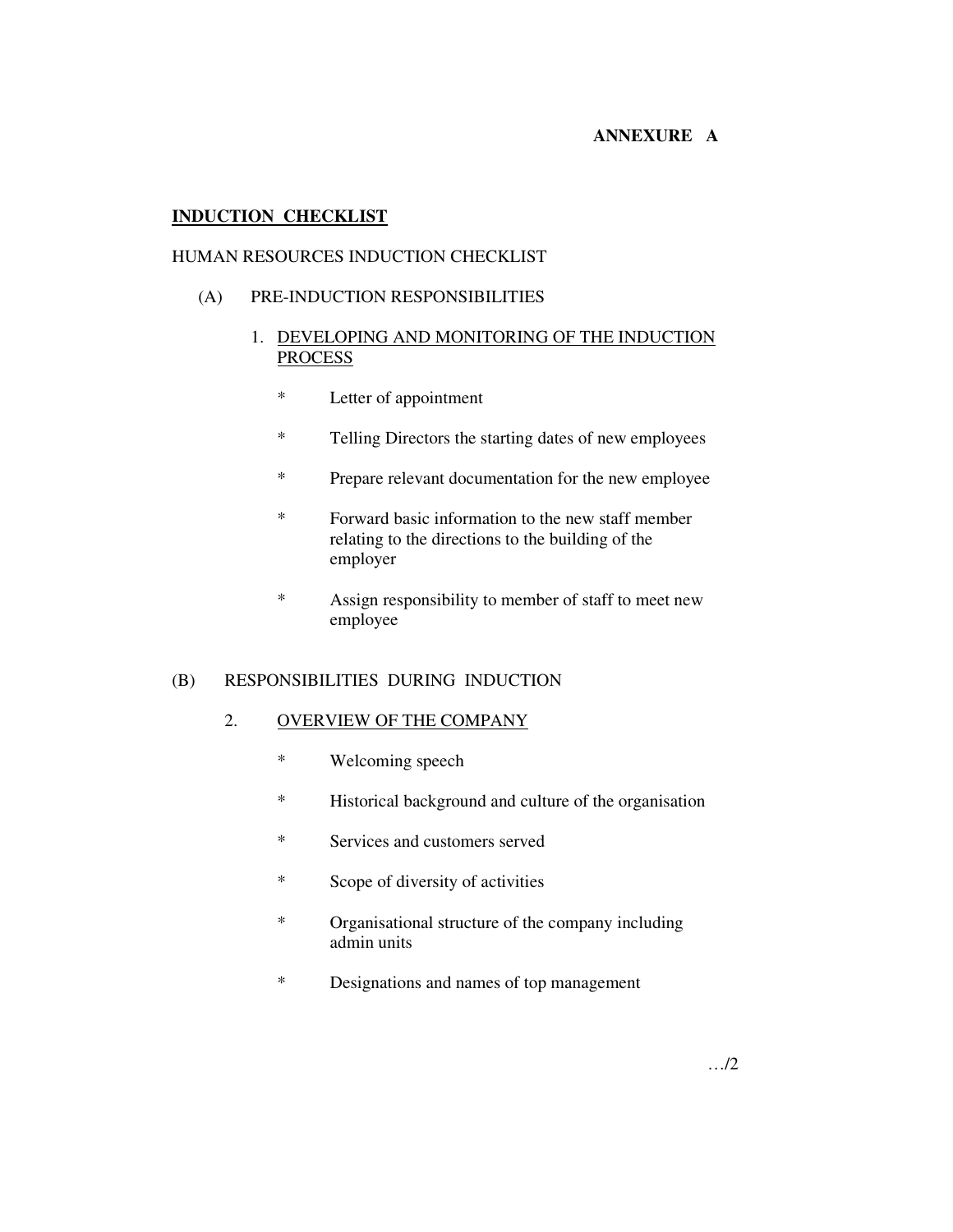### 3. KEY POLICIES AND PROCEDURES

- 2 -

- \* Conditions of Service
- \* Employment Policy
- \* Capacity Building Policy
- \* Promotion Policy
- \* Succession Planning Policy
- \* Performance Management Policy
- \* Employment Equity Policy
- \* Induction Policy
- \* Employee Wellness Programme
- \* Disciplinary procedure
- \* Occupational health and safety policy

### 4. COMPENSATION

- \* Salary Scales
- \* Hours of work
- \* Overtime
- \* Holiday Pay
- \* Shiftwork
- \* How and when pay is received
- \* Deductions required and optional with specific amounts
- \* Advances on salary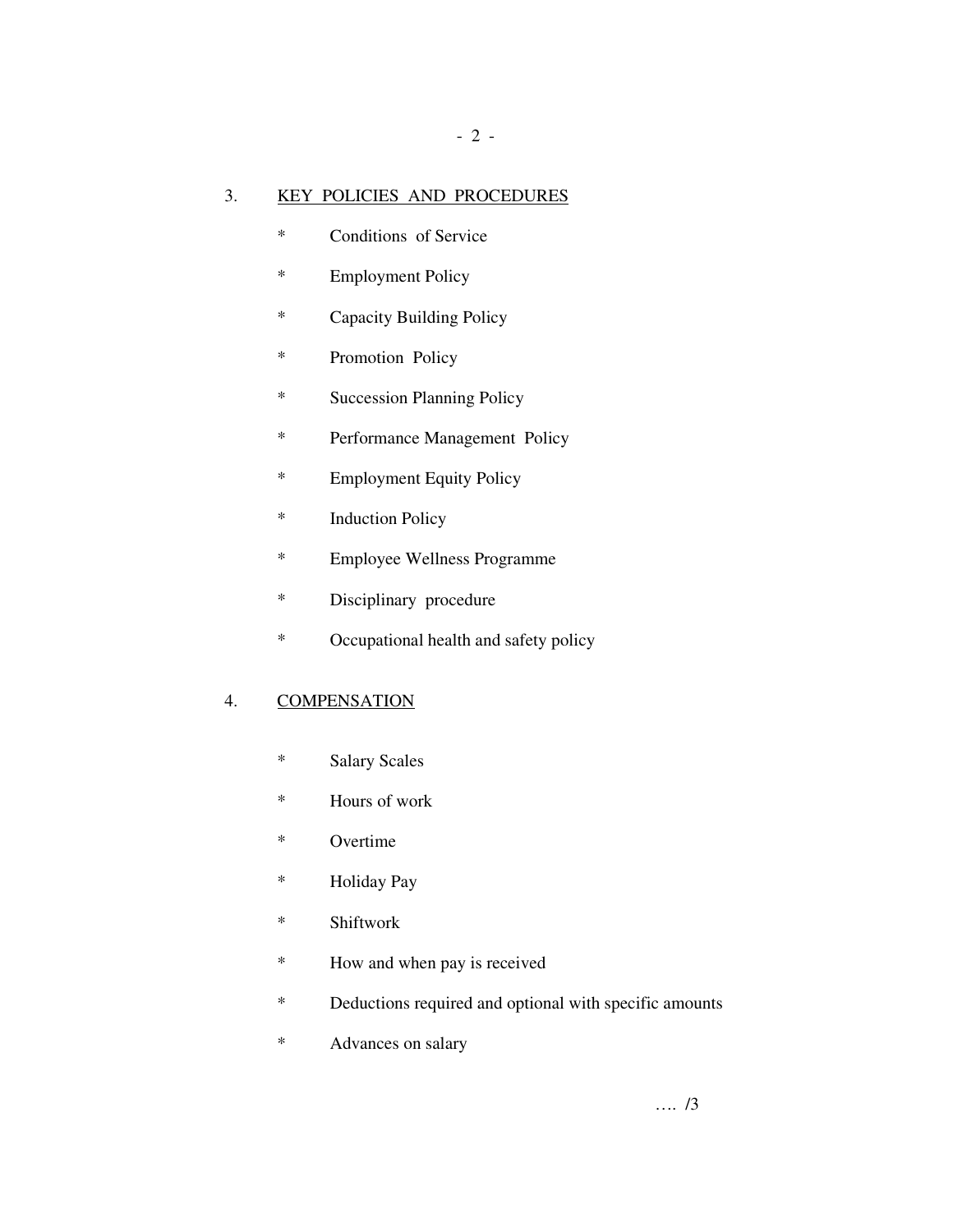### 5. FRINGE BENEFITS

- \* Group Scheme (deduction & company contribution)
- \* Medical Schemes (deduction & company contribution)
- \* Pension Funds and Retirement options (deduction & company contribution)
- \* Leave: vacation, sick, family illness, bereavement, maternity & extended absence (unpaid leave), study leave
- \* On the job training opportunities
- \* Counselling services
- \* Recreation and social activities
- \* Study bursaries
- \* Car Scheme
- \* Housing Scheme
- \* U.I.F. (deduction and company contribution)

#### 6. HEALTH PROMOTION, SAFETY AND ACCIDENT PREVENTION

- \* Health Clinics
- \* Exercise and recreation centre
- \* Safety precautions
- \* Reporting of hazards
- \* Accident procedures and reporting
- \* Protective clothing and foorwear
- \* Use of alcohol and drugs on the job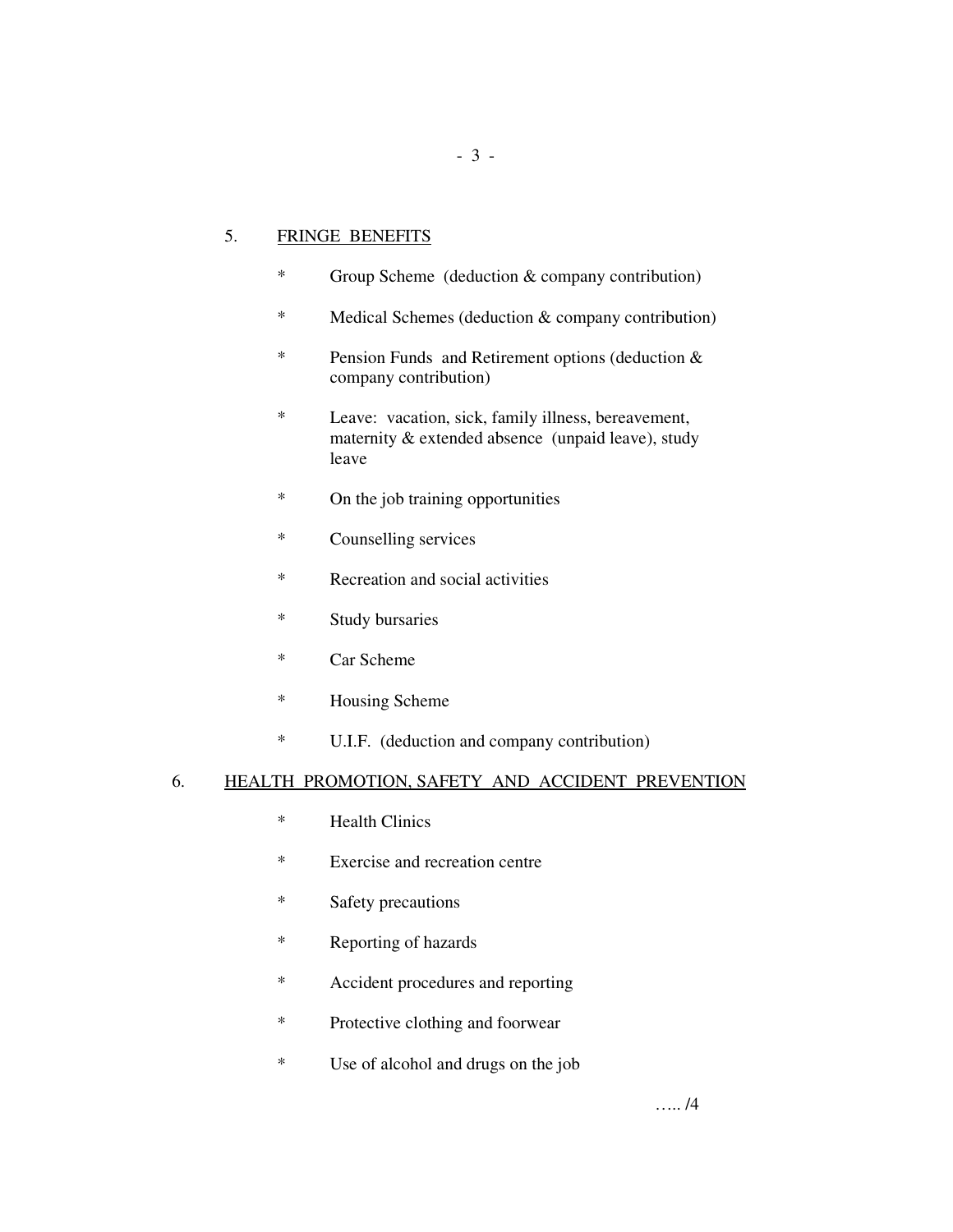### 7. EMPLOYEE AND UNION RELATIONS

- \* Terms and Conditions of employment
- \* Probationary period and expected on the job conduct

- 4 -

- \* Reporting of sickness and lateness for work
- \* Employee rights and responsibilities
- \* Director and Supervisor Rights
- \* Relations with Supervisors and Shopstewards
- \* Employee organisations and options
- \* Supervision and evaluation of performance
- \* Discipline and reprimands
- \* Grievance procedure
- \* Termination of employment (resignation, lay-off, discharge, retirement)
- \* Communications: channels of communication upwards and downward, suggestion system, posting materials on bulletin board and sharing new ideas
- \* Sanitation and Cleanliness
- \* Wearing of safety equipment, badges and uniforms
- \* Bringing things to and removing things from company grounds
- \* On site political activity
- \* Handling of rumours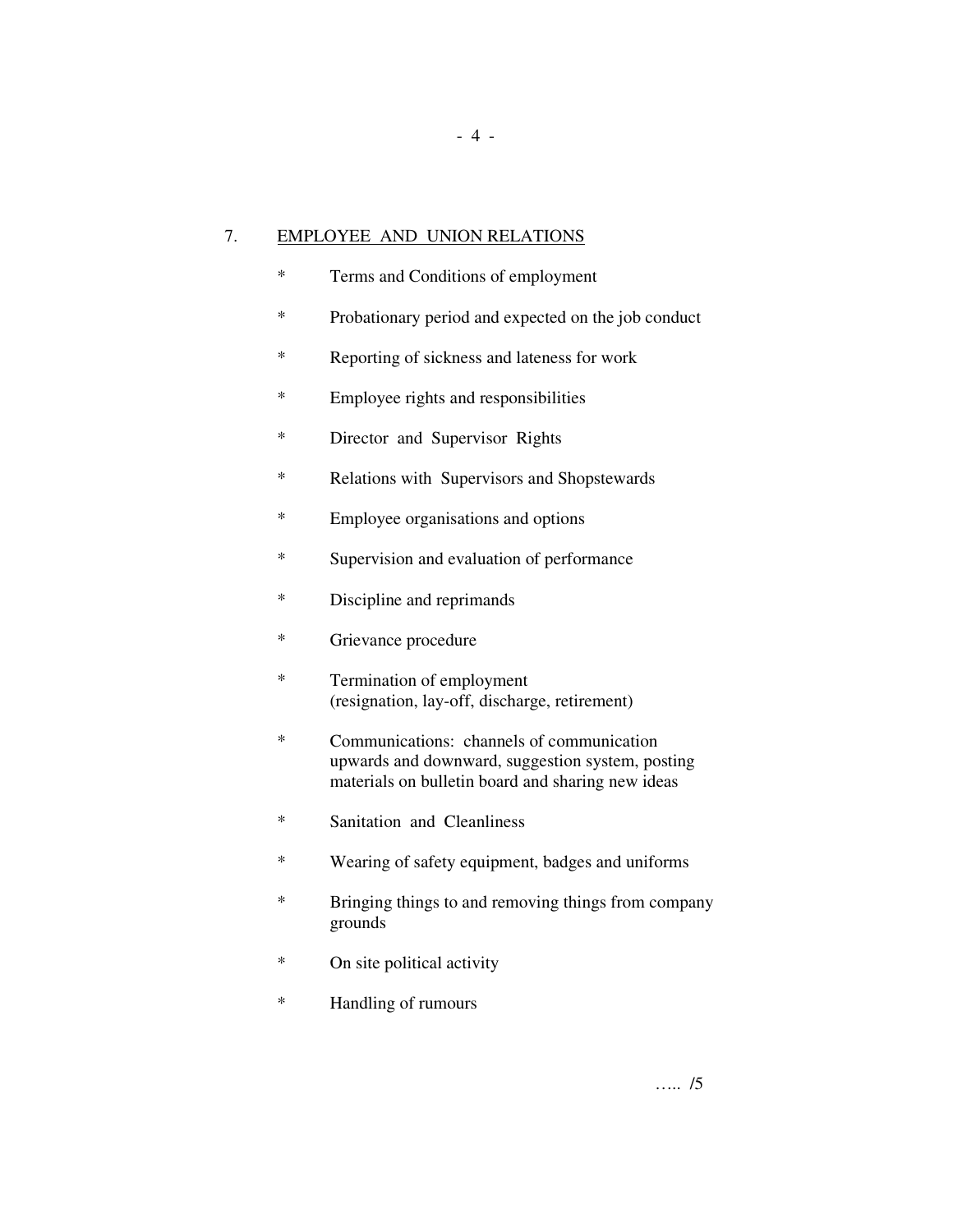# 8. PHYSICAL FACILITIES

- \* Tour of public facilities (Library, sportsfield, banks, taxi-rank, halls and post office)
- \* Food services and cafeteria
- \* Restricted areas for eating and smoking
- \* Car parking areas
- \* First Aid
- \* Rest Rooms
- \* Stationery
- \* Photocopying machines
- \* Main company offices including satellite offices

# 9. ECONOMIC FACTORS

- \* Costs of damage to equipments
- \* Costs of theft to equipments
- \* Labour costs
- \* Costs of equipment
- \* Costs of absenteeism, lateness and accidents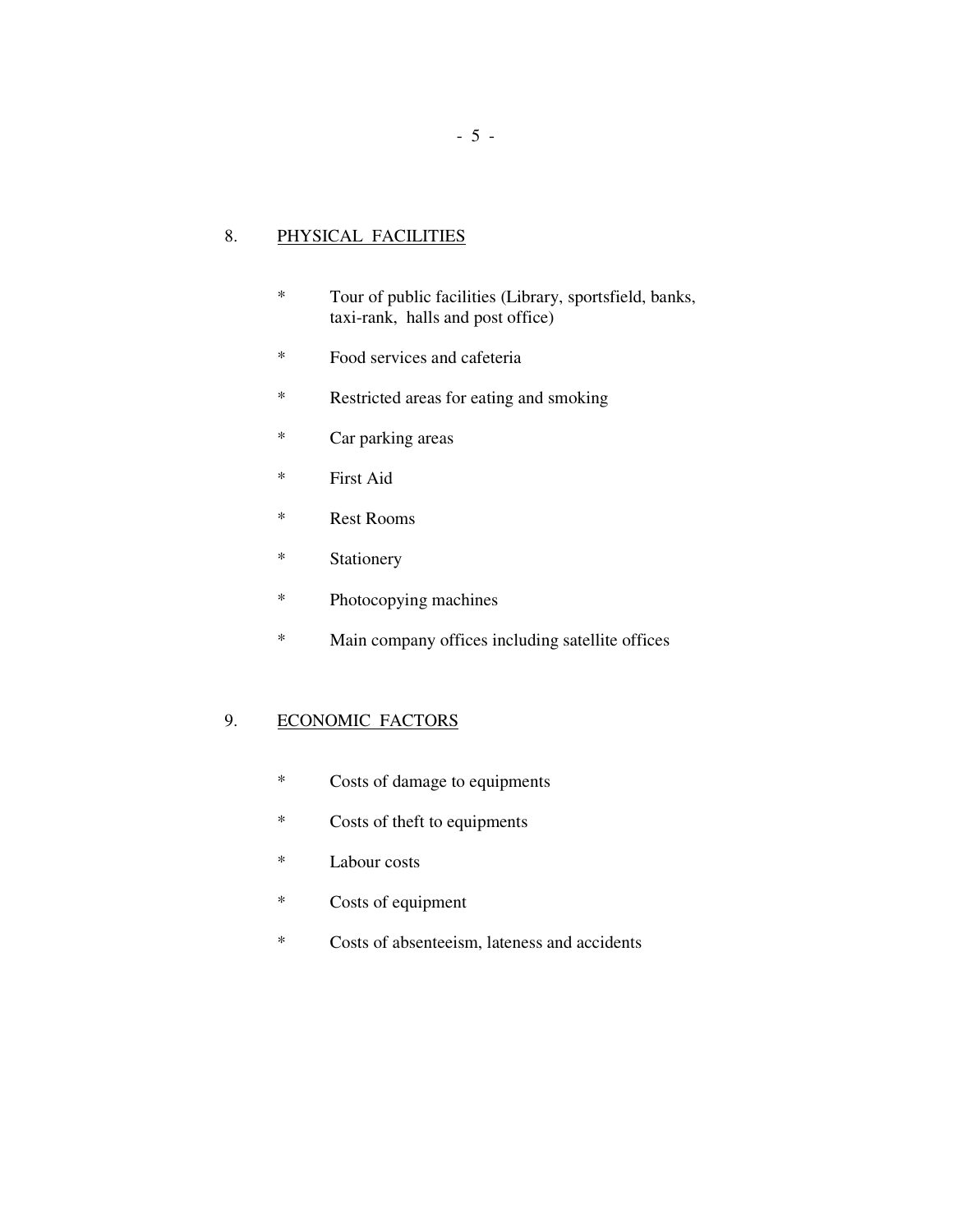# **DIRECTOR'S/IMMEDIATE SUPERVISOR'S INDUCTION CHECKLIST**

### 1. JOB DUTIES AND RESPONSIBILITIES

- \* Identify a mentor to assist the new employee
- \* Detailed explanation of job based on current job description and expected results
- \* Explanation of why job is important, how the specific job relates to others in the department and company
- \* Discussion of common problems and how to avoid and overcome them
- \* Performance standards and basis of performance evaluation
- \* Number of daily work hours and times
- \* Weekend working
- \* Overtime needs and requirements
- \* Extra duty assignments (e.g. changing duties to cover for an absent worker)
- \* Required records and reports
- \* Check-out on equipment to be used
- \* Explanation of where and how to get tools, have equipment maintained and repaired
- \* Types of assistance available:

When and how to ask for help

\* Determine training needs based on the relevant job description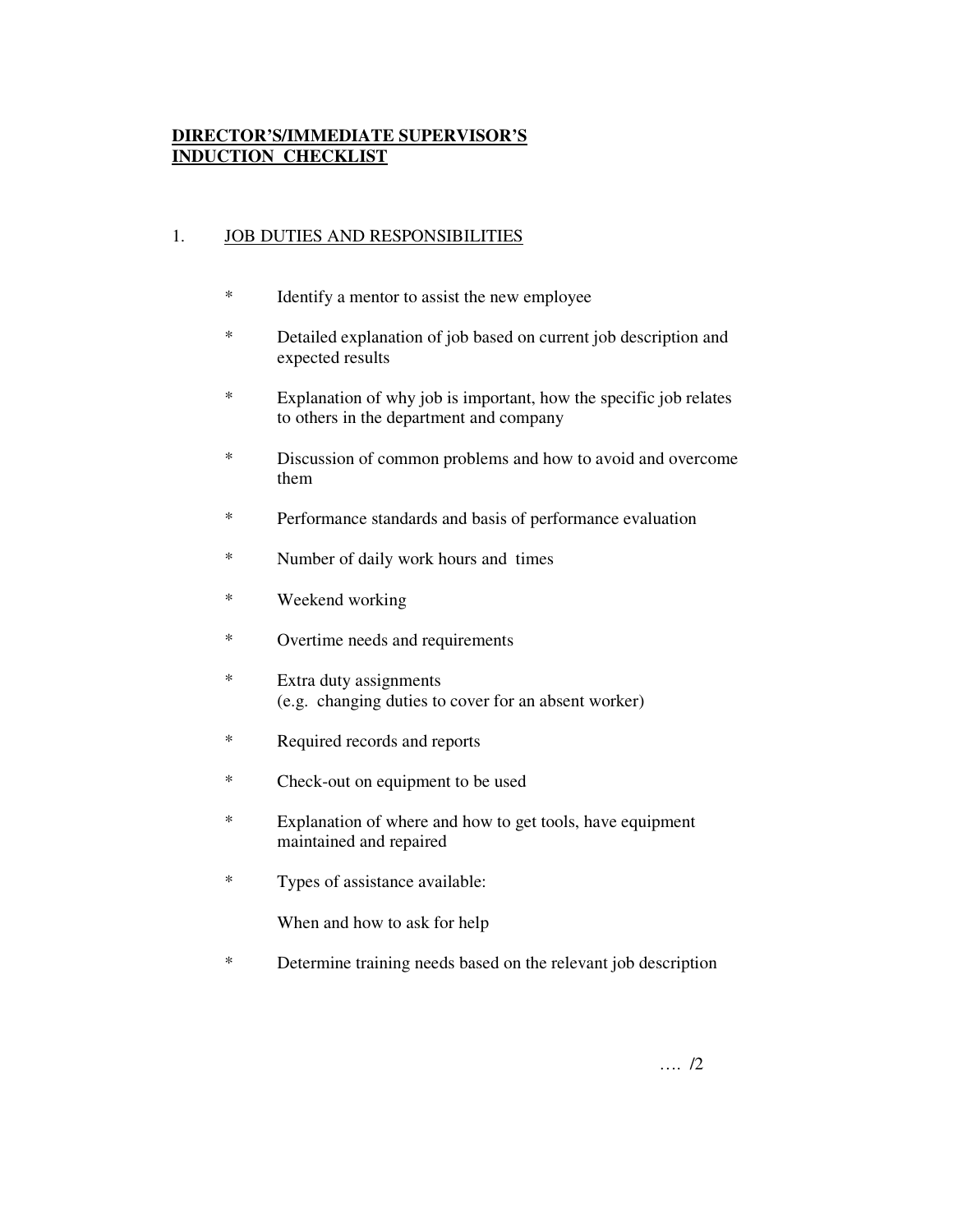# 2. POLICIES, PROCEDURES, RULES AND REGULATIONS

- 2 -

- \* Rules unique to the job and/or department
- \* Computer passwords if hardware is available
- \* Handling emergencies
- \* Safety precautions and accident prevention
- \* Reporting of hazards and accidents
- \* Cleanliness standards and sanitation
- \* Security, theft problems and costs
- \* Relations with outside people
- \* Eating in department area during working hours
- \* Removal of things from department
- \* Smoking restrictions
- \* Time clock and timesheets
- \* Breaks/rest periods
- \* Lunch time and duration
- \* Making and receiving personal telephone calls during working hours
- \* Requisitioning suppliers and equipment
- \* Monitoring and evaluating of employee performance
- \* Going to shops during working hours
- \* IDP document